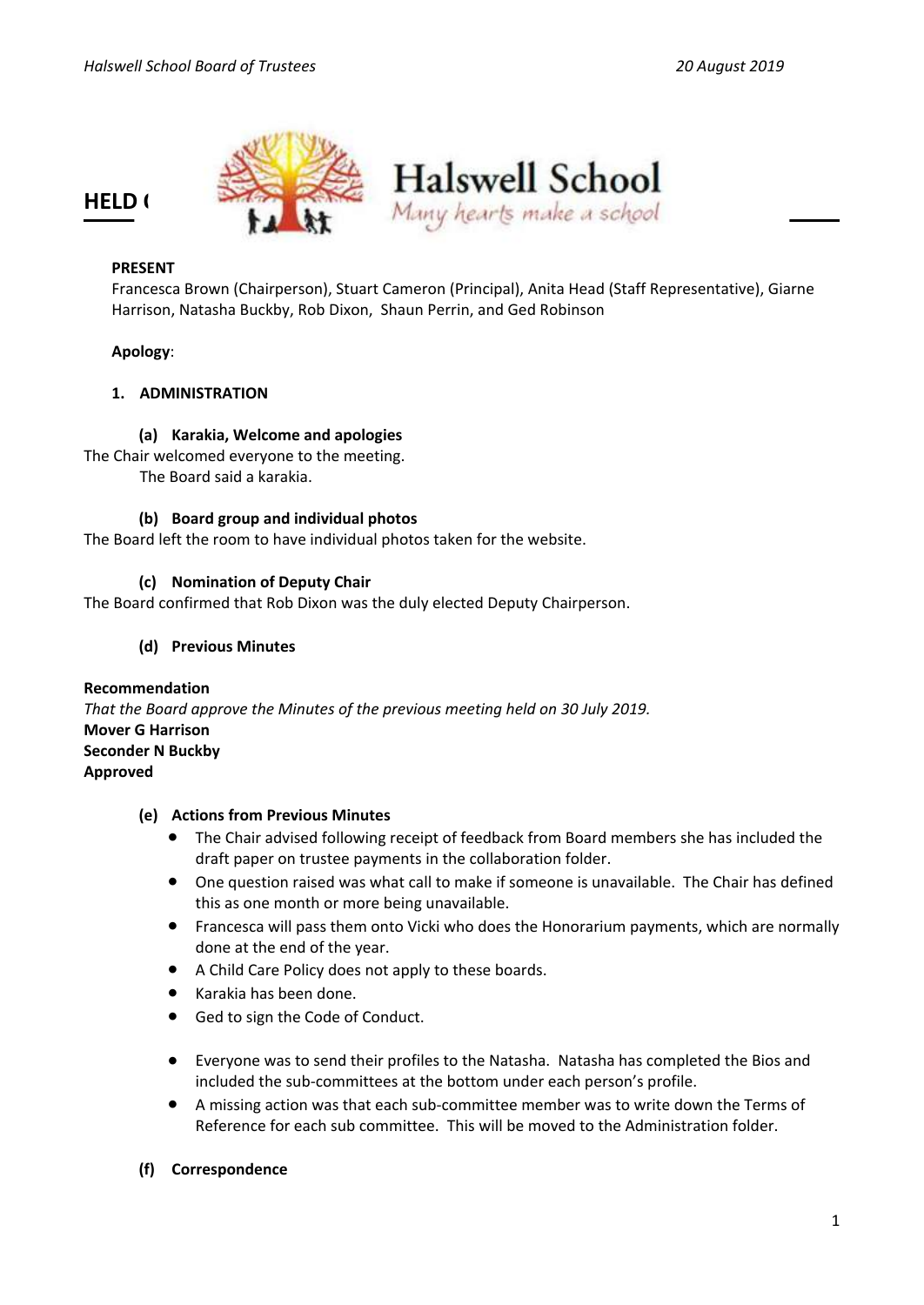- A correspondence folder will be included under each month.
- Some material is regular and Giarne agreed to send it to Board Members. Giarne and Francesca will monitor the correspondence and decide who it needs to be sent to.
- A log will be kept on items that need to be actioned by the Chair so she can report back on anything that need to come back to the Board.
- Giarne asked Board members to let her know if she has doubled up on anything.

### **(g) Google Drive**

- The Chair demonstrated the way Google Docs functions and how to use suggesting/editing/commenting.
- Set up with year and months and includes all the monthly items for that meeting. Some documents that we only need one copy of but that are referred to regularly are in the admin folder, which will be linked to the Agenda.eg BOT contact details and Governance Manual.
- The Board work plan will also be included in there so we know what is coming up each month.
- Board members hours to be recorded each month It is important to keep this up-to-date and will be included in the agenda each month as a reminder.
- The register will also be included.
- Any documents the Board is currently working on, such as the Meeting Fees document, will be put into the collaboration folder and moved when finalised.
- The Chair is happy to help anyone who needs help with Google Docs.

### **(h) Administration – standing items**

The Chair expects the following standing items to be completed by Board members.

- Board Register
- Record of hours July and August
- Conflicts of Interest for recording

#### **(i) Capabilities and Professional Development**

The Chair would like to keep a log of Professional Development for Board of Trustees members and has included a template for Board members to complete.

**Action**: Professional Development Log - everyone to complete.

A list of up and coming training is available on the NZSTA website.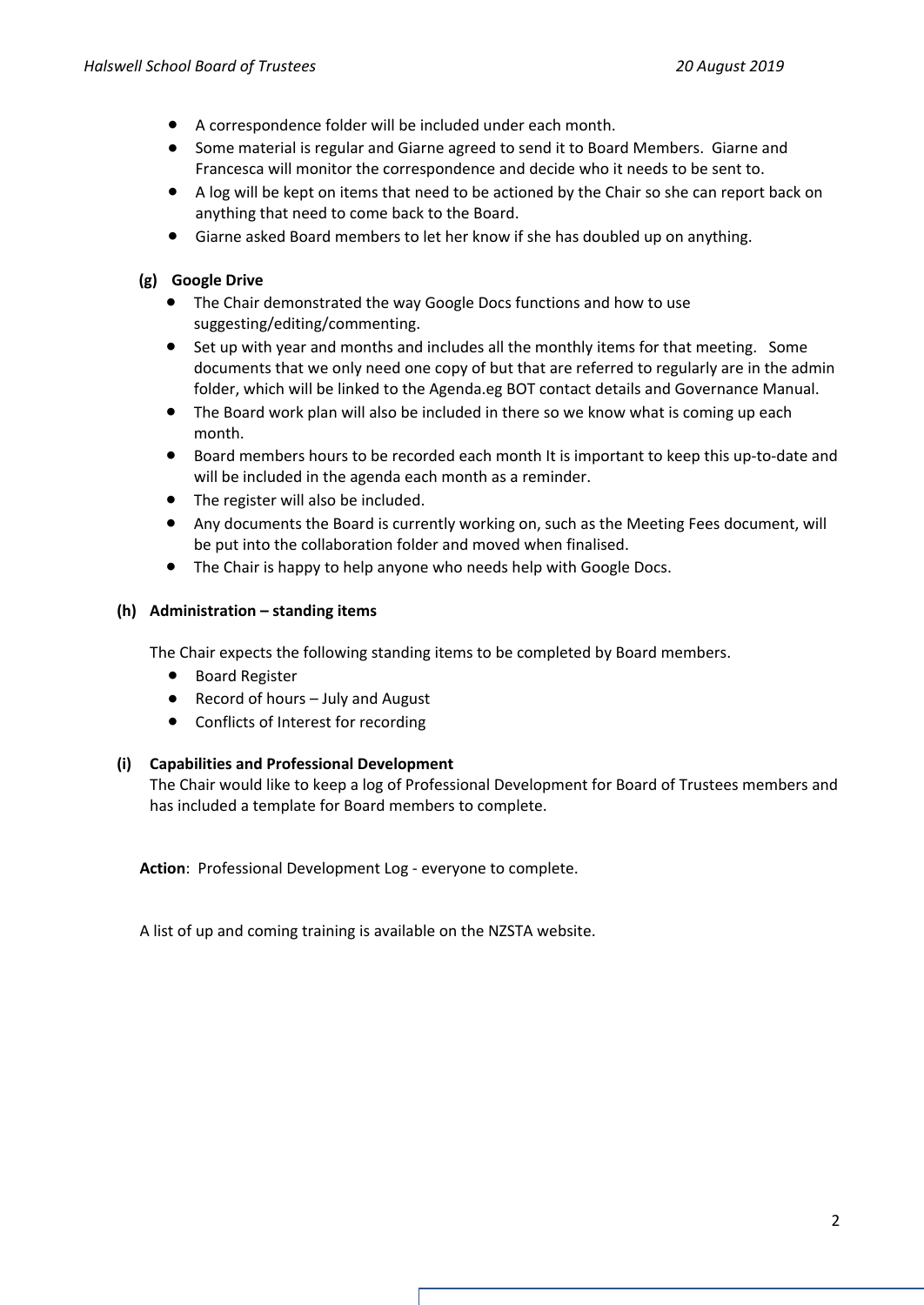# **2. MONITORING/REVIEW**

#### **(a) Principal's Report**

The Principal reported on the following items:

#### **Property**

- Most of the landscaping has been completed with one job left to do, which is the moving of the group swing. The company, Smart Play, that provided the quote that the previous Board approved, included a proviso that we go back and do a little bit more exploring around options to replace the swing because it is just not the right piece of equipment for that part of the school so he is coming in on Friday to go over some options and we have decided that we now want to move it to where the chicken coop was.
- Stuart would like another quote from him based on the final solutions and he has talked to Years 6 to 8 students about some of the things they would like to go in there.
- Shaun will bring the quote back to the September Board meeting.
- We could wait until September and give Smart Play a heads up that we would like to have it done in the holidays.
- The money for this sits in Uncommitted Funds.

**Action:** The Principal will circulate the quote from Smart Play for Board comment.

#### **Industrial Action**

The Principals contract claim has been resolved as of today.

#### **Principal's Appraisal**

- The Chair and Jacqui Duncan have been involved in the principal's appraisal. It is a very robust process and Jacqui has put together a very detailed Plan to be reported against.
- The same process is now being used for the Associate Principal's Appraisal.

#### **Recommendation**

*That the Board adopt the Principal's Report* **Moved S Cameron G Harrison Approved**

#### **(b) Finance Report**

- Key planning will be required in November when we start setting the budgets for next year
- The bottom lines look good.
- The Board discussed the Wellbeing Fund.

**Recommendation**

*That the Finance Report be approved* **Moved S Perrin Seconded Chair Approved**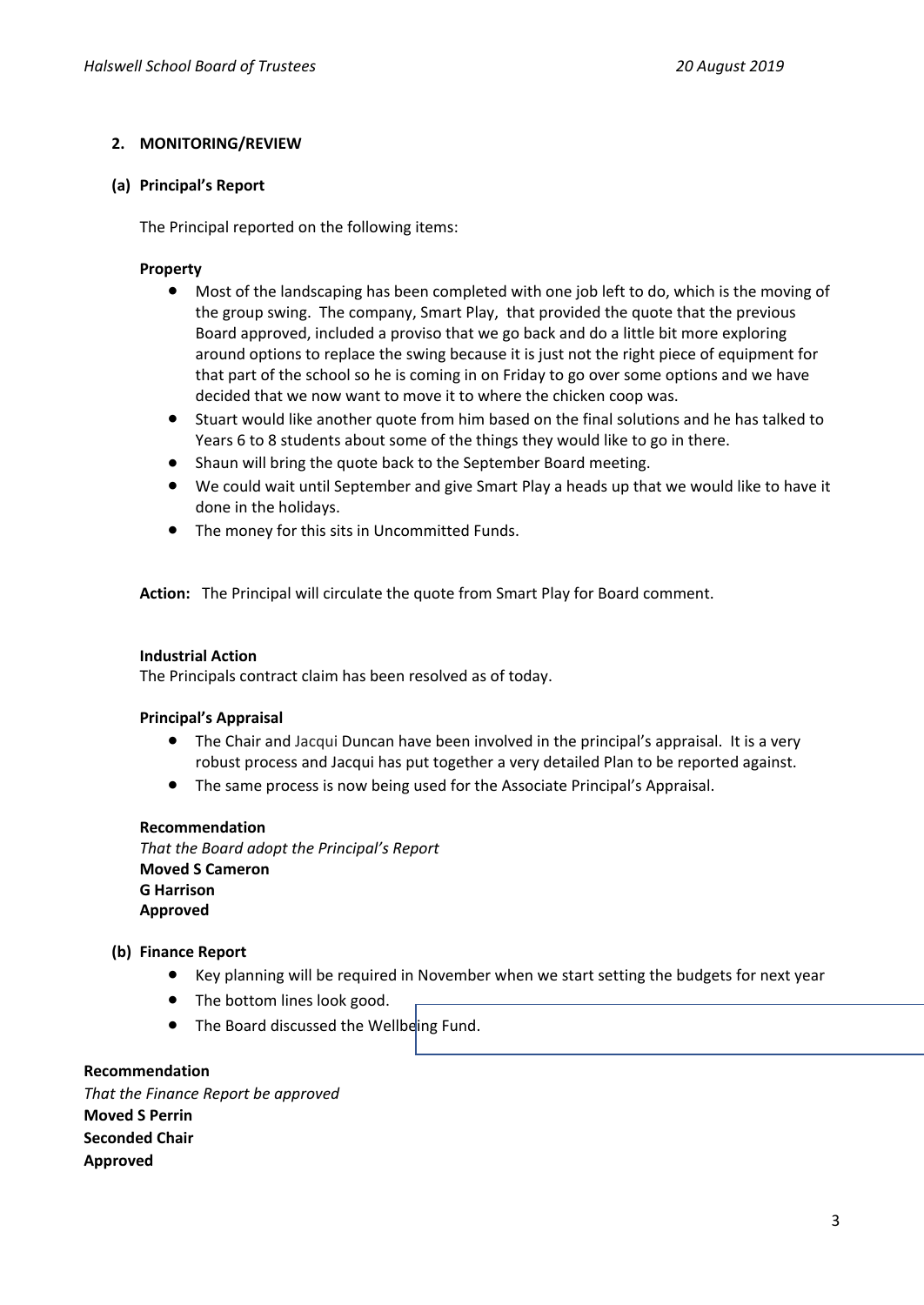# **(c) Curriculum Sub-committee Reports**

Rob reported the following:

- A sub-committee had been held to go through the mid-year review report.
- Some clarification was sought regarding school expectations compared to National Standards which went out three years ago. We are currently measuring students against school expectations whereas previously they were measured against national standards.
- All areas are very good compared to 2016.
- Year 2s are down on Reading, Writing and Maths. A lot of learning development occurs in those two years so it isn't a concern to be down mid-year as general trends show that students reach their expected levels by the end of the year.
- Year 6 had a low result in writing and again that is a year where the curriculum takes a diversion and students have to work more on paragraphs and structure so some students end up out of their comfort zones so you can see a plateau.
- The Charter was based on four year groups that were in need of more focus than others. The targets are very aspirational but there was some movement shown already which was good. It was good for us to understand that some of these targets are based on student achieving 18 to 24 months of learning in into a 12 month period so to get some movement mid-year is really good.
- **Wellbeing targets** are a lot harder to measure and identify but everyone around the table agreed that it is probably the most critical and important issue. Teaching staff generally felt Halswell is on track and making some good gains.
- There will be a challenge around communication to parents and getting them to understand that wellbeing targets are really important and that it might not be measurable but it is critically important.
- There were some differences between those who had received their schooling at Halswell and those who hadn't and perhaps there is a way we can import some of the Onboarding Programme use for new entrants which works very well.
- There may also be an option to import that at other levels of the school for new parents. Rob said he also discussed with them using a different approach to the parents of students who are struggling to get to the next level, to get them more involved and engaged.
- Anita said that an NZCER student survey available as a tool to measure wellbeing. The targets are based on areas of concern out of that. The school is intending to run the survey again at the end of the year.
- The Principal advised that some good tools for measuring wellbeing have been developed.
- Next year the focus will be on Positive Education which will provide some deliberate actions around what they want to start bringing in.
- Anita said she has been working on our Active Learning Muscle. She will make some little videos with students talking about what it means when they use their resilience muscle. They can then take home with them to show parents.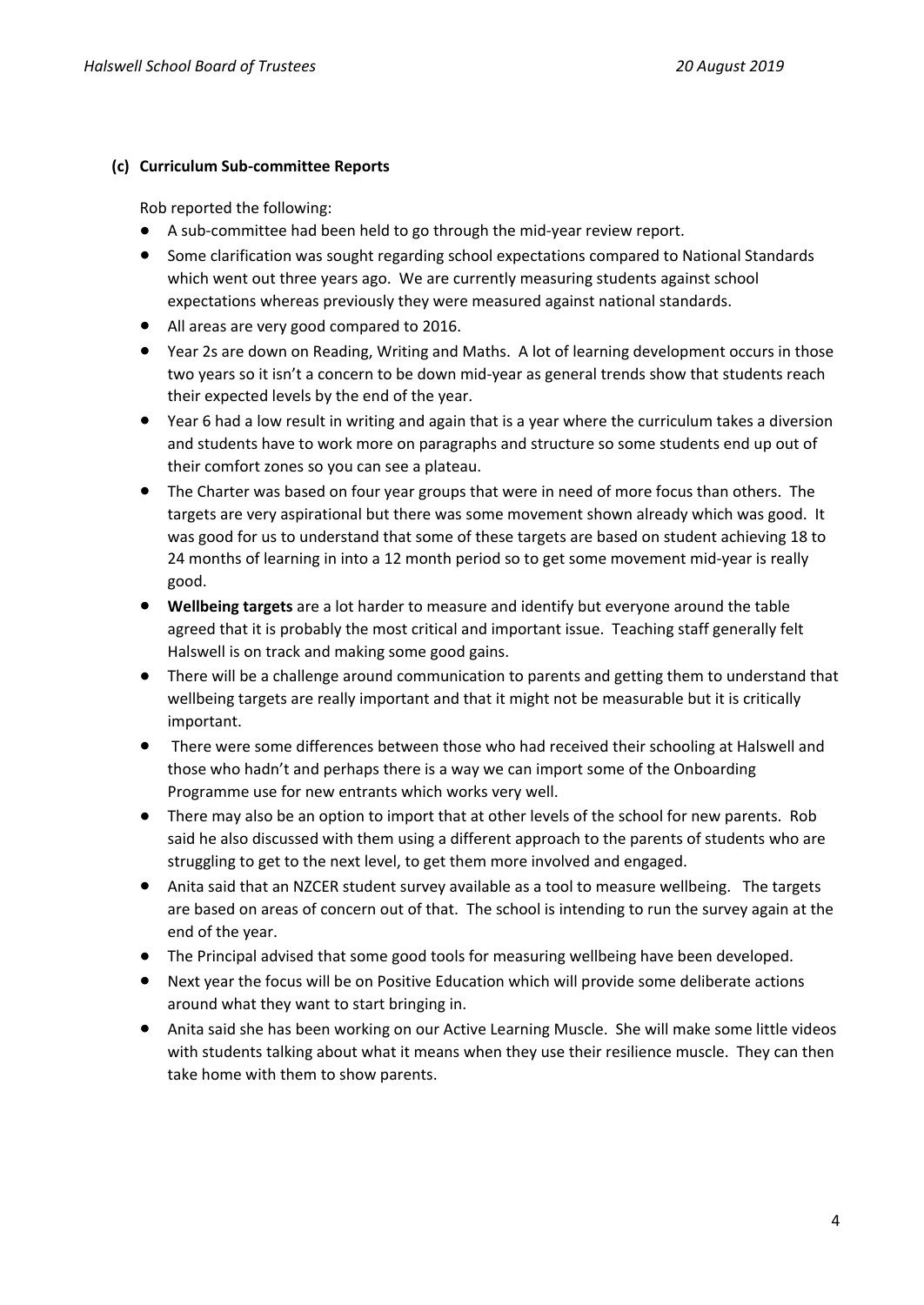# **(d) SchoolDocs**

- Performance Management
- Health, Safety and Welfare Policy

The Principal said that the previous Board had been happy to have discussion on policies around the table with one person appointed to record the Board's recommendation. The Policies are available online.

Policies are done every term and some have to go to the school community for feedback, which is then sent to the Principal. There are usually around 2 or 3 policies to review per term and Board members can complete feedback.. The Board agreed they would provide online feedback.

Board members can search for Policies online and also send links to anyone asking what the School's Policy is on a particular topic.

The School Charter is also available in School Docs.

If a Board comes up with a good idea on a new policy, School Docs will develop it and put it out as an option to be added to a school's menu of policies.

# **(e) Strategic Planning**

The Chair asked the Board how it would like to carry out its review of the Strategic Plan and do some planning with the school community for the next three-year period. The message around the school's vision, mission and values is pretty chunky and it could be reduced.

The Principal said there are two different approaches to the process –

- The compliance of having to have a Strategic Plan that is a three to five year document that is reviewed annually. This can merely be a 'tick the box' process before the plan is sent to the Ministry; or
- You can use it as an opportunity to consult with the community and students about what they think of where the school is going and if it is on the right track. It all starts with the vision and the mission statements that need to be at a level that is accessible to the students.. It needs to be really simple, probably three or four words long and that becomes the driver for everything.
- The Board agreed that an off-site workshop would be the best way to begin working on the Strategic Plan and that the Senior Leadership Team should be involved.
- **Action:** The Principal will send a notice out to advise that a Strategic Planning Workshop will be held on Thursday 26 September. The workshop will include the Board of Trustees and the Leadership Team. It will start at 9.30am and finish at 1.00pm. The Principal will identify and book a venue and discuss with the Leadership Team.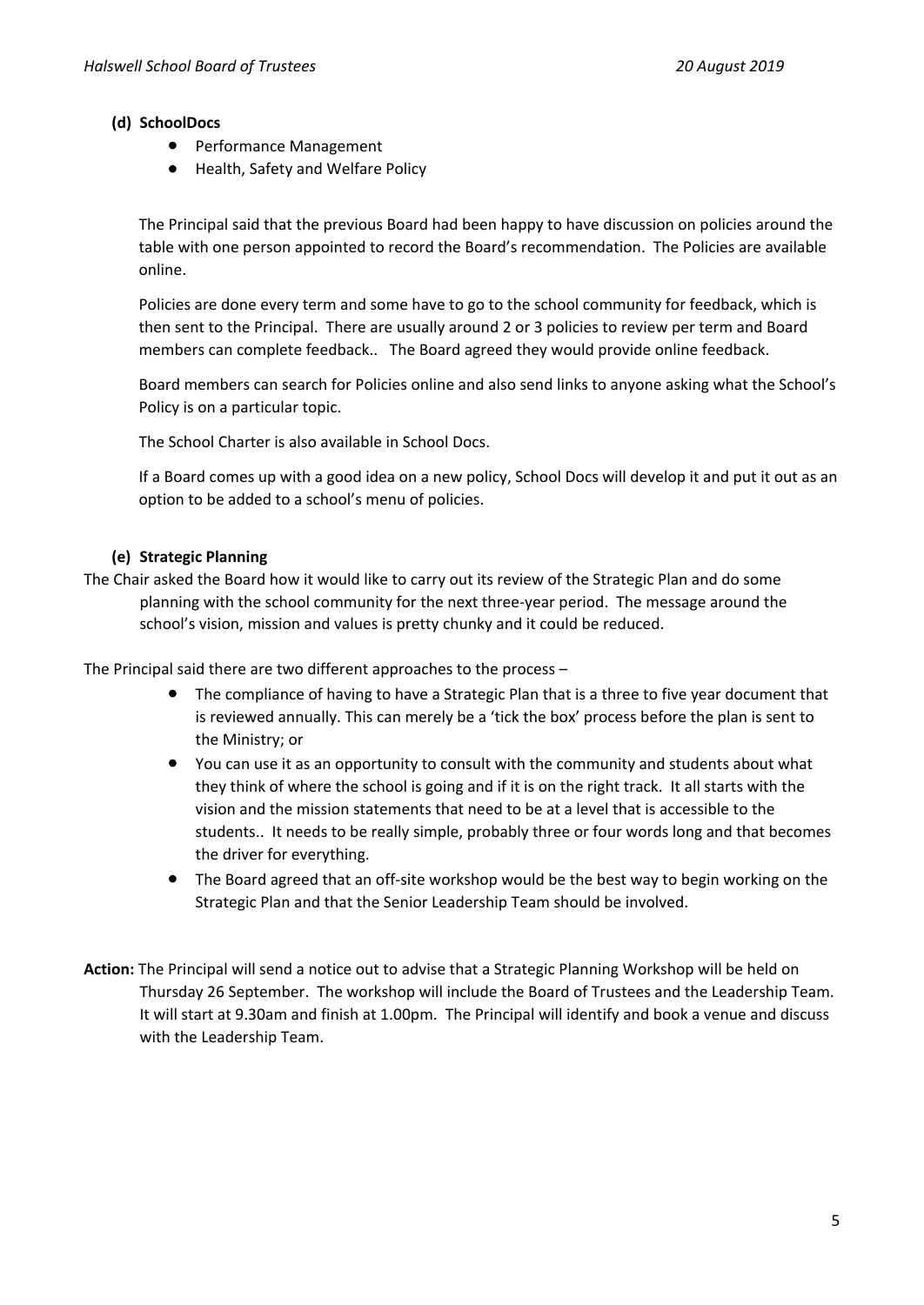(f) **Newsletter Communication** – The Chair asked if the Communication Sub-Committee could take responsibility for providing a Board update for the Newsletter that will be published a fortnight tomorrow.

**Action:** Jed, Natasha, Rob and Giarne will prepare a communication for the newsletter and circulate it to the Board prior to it going into the newsletter. The deadline is 3 September, with a draft to be circulated by Monday 2 September.

# **3. OTHER AGENDA ITEMS**

**(a) Next Meetings Tuesday 17 September at 6.00pm Monday 21 October at 6.00pm Tuesday 19 November at 6.00pm Tuesday 17 December at 6.00pm**

Natasha will be absent from the 17 September meeting and will be noted as an apology. She is also likely to miss the October meeting. The Board agreed to move the October BOT meeting from Tuesday 22 October to 21 October 2019 to allow Natasha Buckby to attend.

**Action:** The Principal will change the date on the website.

**Action:** Nutrition Policy to be included on the September agenda.

A Karakia Whakamutunga was said to close the meeting.

**The meeting was closed at 7.35 pm**

**CONFIRMED \_\_\_\_\_\_\_\_\_\_\_\_\_\_\_\_\_\_\_\_\_\_\_\_\_\_\_\_\_\_\_** 17 September 2019

 **CHAIRPERSON**